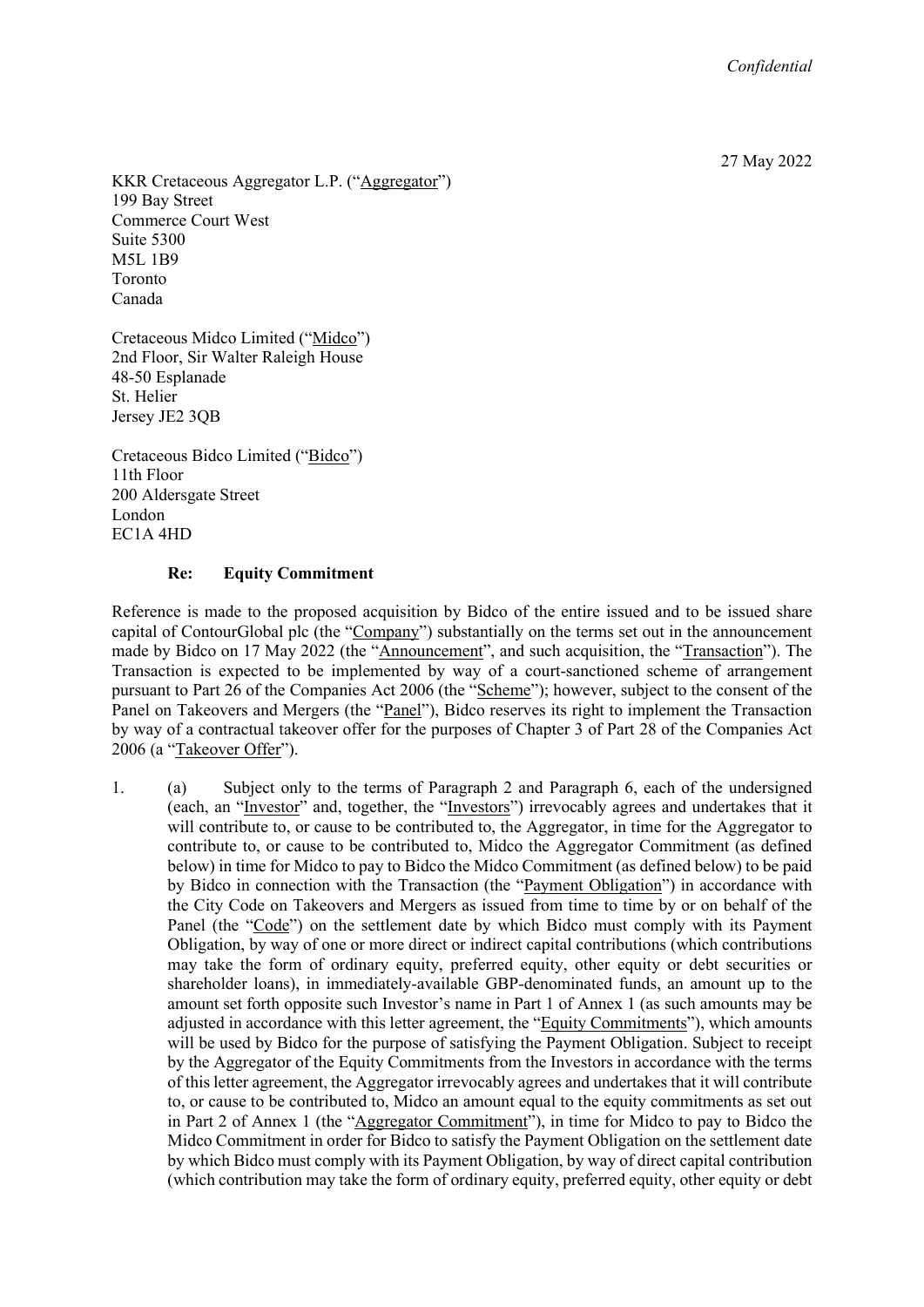securities or shareholder loan). Subject to receipt by Midco of the Equity Commitments from the Aggregator in accordance with the terms of this letter agreement, Midco irrevocably agrees and undertakes that it will contribute to, or cause to be contributed to, Bidco an amount equal to the equity commitments set out in Part 3 of Annex 1 (the "Midco Commitment") in time for Bidco to satisfy the Payment Obligation, by way of direct capital contribution (which contribution may take the form of ordinary equity, preferred equity, other equity or debt securities or shareholder loan).

(b) It is agreed and understood that (i) the aggregate amount to be funded by the Investors hereunder will be reduced proportionately among the Investors, on a £-for-£ basis, in the event Bidco does not require all of the equity contemplated by the Equity Commitments (and therefore the Aggregator Commitment) to satisfy the Payment Obligation, and (ii) the Investors may reallocate the amounts of their respective Equity Commitments as set forth in Annex 1 to another Investor at any time and from time to time if and to the extent that, after giving effect to each such reallocation, the Investors' aggregate liability hereunder shall not be less than the excess, if any, of the aggregate amount of the Equity Commitments over the aggregate amount previously paid by the Investors to the Aggregator pursuant to this letter agreement (and not withdrawn, extracted, repaid or redeemed); provided, however, that: (A) after giving effect to any such reduction, reallocation or amendment, the representations and warranties given by each Investor remain true, and (B) the value of the Equity Commitments provided to the Aggregator remains not less than \$1,548,301,695 until such time as the Aggregator has received an amount which is not less than £1,325,413,293.35.

(c) The Investors' aggregate liability pursuant to this letter agreement and in connection with the Transaction shall be limited to the amount of the excess, if any, of the aggregate amount of the Equity Commitments over the aggregate amount previously paid by the Investors to the Aggregator pursuant to this letter agreement (and not withdrawn, extracted, repaid or redeemed) and so available to satisfy the Payment Obligation. None of the Investors will have any Liability (as defined in Paragraph 8) under or in respect of the Equity Commitment of any other Investor (including in the event of the breach by any other Investor of its obligation or liability hereunder).

(d) The Aggregator's liability pursuant to this letter agreement and in connection with the Transaction shall be limited to the amount of the excess, if any, of the aggregate amount of the Aggregator Commitment over the aggregate amount previously paid by the Aggregator to Midco pursuant to this letter agreement (and not withdrawn, extracted, repaid or redeemed) and so available to satisfy the Payment Obligation.

(e) Midco's liability pursuant to this letter agreement and in connection with the Transaction shall be limited to the amount of the excess, if any, of the aggregate amount of the Midco Commitment over the aggregate amount previously paid by Midco to Bidco pursuant to this letter agreement (and not withdrawn, extracted, repaid or redeemed) and so available to satisfy the Payment Obligation.

(f) Notwithstanding anything that may be expressed or implied in this letter agreement, no Investor shall be liable or otherwise obligated to pay, whether by way of damages for breach, pursuant to its respective Equity Commitment or otherwise, any amount greater than the amount of its respective Equity Commitment.

(g) Notwithstanding anything that may be expressed or implied in this letter agreement, the Aggregator shall not be liable or otherwise obligated to pay, whether by way of damages for breach, pursuant to the Aggregator Commitment or otherwise, any amount greater than the amount of the Aggregator Commitment.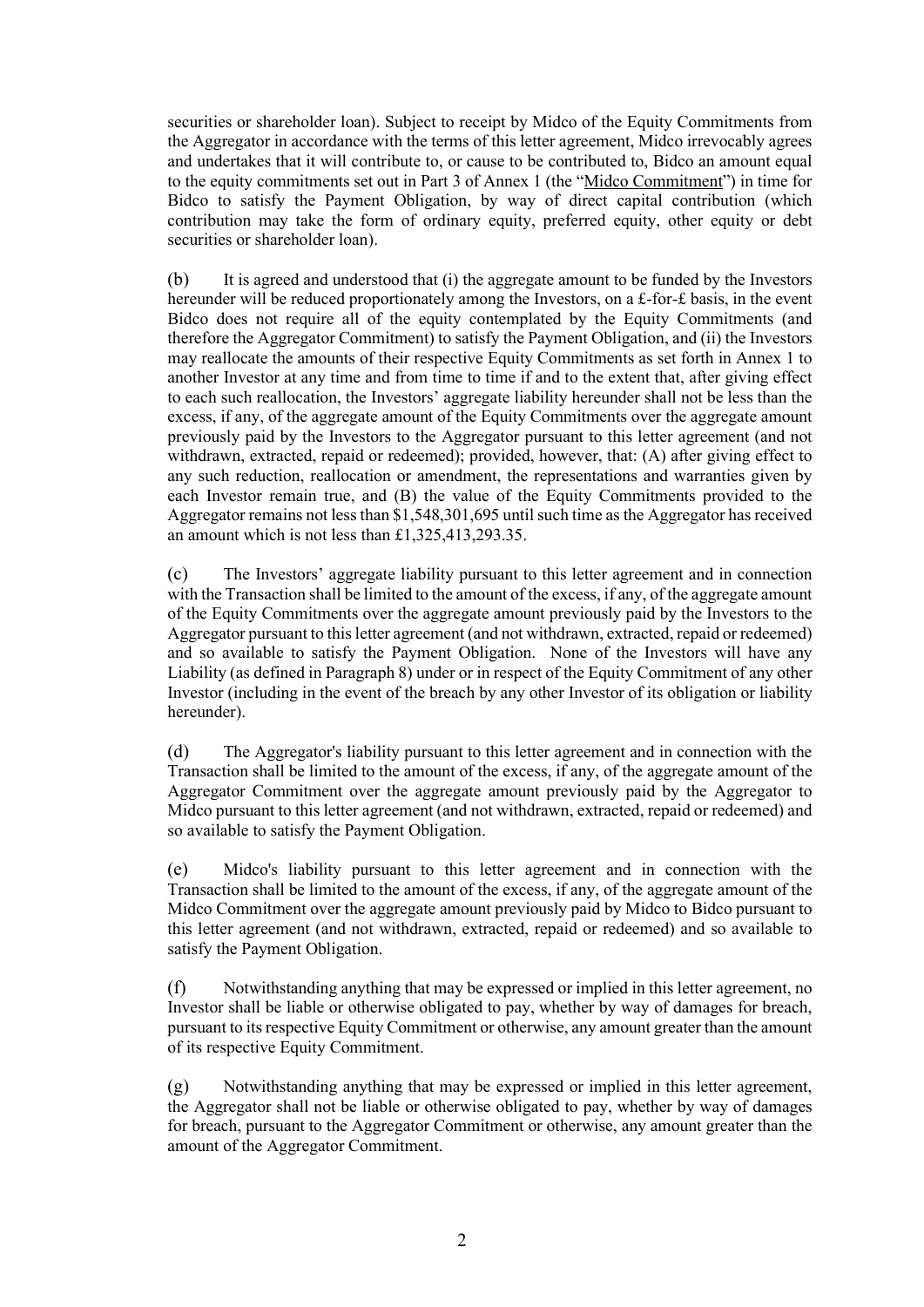(h) Notwithstanding anything that may be expressed or implied in this letter agreement, Midco shall not be liable or otherwise obligated to pay, whether by way of damages for breach, pursuant to the Midco Commitment or otherwise, any amount greater than the amount of the Midco Commitment.

- 2. The obligation of the Investors to fund their respective Equity Commitments as provided in Paragraph 1 (and the Aggregator to fund the Aggregator Commitment, and Midco to fund the Midco Commitment) is subject to the Scheme becoming Effective (as defined in the Announcement) (or, following a switch to a Takeover Offer, the Takeover Offer becoming or being declared wholly unconditional).
- 3. Each Investor hereby represents and warrants to the Aggregator, Midco and Bidco as follows:

(a) such Investor is duly organized, validly existing and in good standing (to the extent its jurisdiction of organization recognizes the concept of good standing) under the laws of its jurisdiction of organization;

(b) the execution, delivery and performance of this letter agreement by such Investor is within its corporate, partnership or limited liability company powers and has been duly authorized by all necessary action, and no other proceedings or actions on the part of such Investor are necessary to perform its obligations hereunder;

(c) this letter agreement is a valid and binding obligation of such Investor, enforceable against it in accordance with its terms, except as may be limited by any bankruptcy, insolvency, reorganization, moratorium, fraudulent conveyance or other similar laws affecting the enforcement of creditors' rights generally or by general principles of equity; and

(d) the execution, delivery and performance by such Investor of this letter agreement does not and will not (1) violate the organizational documents of such Investor, (2) violate any applicable law or court or governmental order to which such Investor or any of its assets are subject or (3) require any consent or other action by any person under, constitute a default (or an event that with notice or lapse of time or both would become a default) under, result in any breach of or give rise to any right of termination, cancellation, amendment or acceleration of, any right or obligation of such Investor, except for such violations, consents, actions, defaults, rights or obligations which would not adversely affect such Investor's ability to perform its obligations hereunder.

- 4. Each Investor represents, warrants and undertakes to the Aggregator, Midco and Bidco that it has the financial capacity to pay and perform its obligations under this letter agreement, and all funds necessary for such Investor to fulfil its obligations under this letter agreement shall be available to such Investor for so long as this letter agreement shall remain in effect in accordance with Paragraph 6.
- 5. The Aggregator agrees that its sole right under this letter agreement is to seek specific performance against the Investors of their respective obligations to fund to the Aggregator the amount of their respective Equity Commitments as and when required to be funded on the terms and subject to the conditions set forth in this letter agreement, and that the Aggregator shall have no other right or remedy against the Investors under this letter agreement. Midco agrees that its sole right under this letter agreement is to seek specific performance against the Aggregator of its obligation to fund to Midco the Aggregator Commitment as and when the Equity Commitments have been funded to the Aggregator by the Investors on the terms and subject to the conditions set forth in this letter agreement, and that Midco shall have no other right or remedy against the Aggregator or the Investors under this letter agreement. Bidco agrees that its sole right under this letter agreement is to seek specific performance against Midco of its obligation to fund to Bidco the Aggregator Commitment as and when the Equity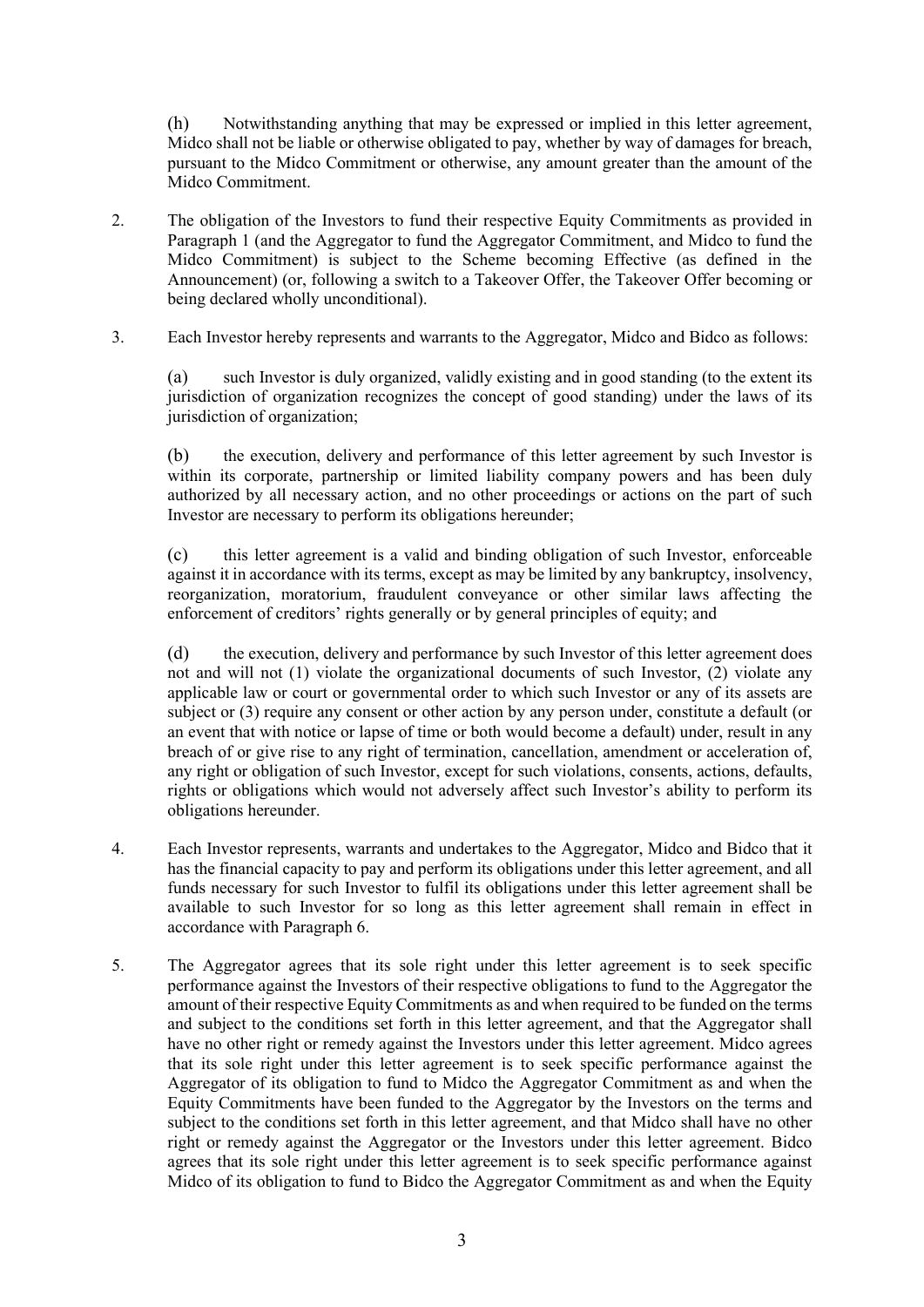Commitments have been funded to the Aggregator by the Investors on the terms and subject to the conditions set forth in this letter agreement. For the avoidance of doubt, the Equity Commitments will be funded (directly or indirectly) to the Aggregator, and the Aggregator Commitment will be funded by the Aggregator to Midco, and then from Midco to Bidco.

- 6. This letter agreement, and the obligations of the Investors to fund their respective Equity Commitments (and of the Aggregator to fund the Aggregator Commitment), shall terminate and be of no further force or effect immediately and automatically upon the earliest to occur of (i) the Scheme not becoming effective, or lapsing, in accordance with its terms and Bidco publicly confirming that it does not intend to implement the Transaction by way of a Takeover Offer (or, in the case of a Takeover Offer, the Takeover Offer not becoming or being declared wholly unconditional, or lapsing in accordance with its terms); (ii) Bidco announcing, with the consent of the Panel, that it does not intend to proceed with the Transaction; and (iii) such time as the Investors contribute to, or cause to be contributed to, Bidco their respective Equity Commitments (as reduced or reallocated in accordance with Paragraph 1). Notwithstanding anything to the contrary in this letter agreement, Paragraphs 7 to 15 (inclusive) shall survive indefinitely any termination of this letter agreement.
- 7. Nothing in this letter agreement, express or implied, is intended to confer on any person, other than the parties hereto and their respective successors and permitted assigns, any rights or remedies under or by reason of this letter agreement, except that, subject to and in accordance with the Contracts (Rights of Third Parties) Act 1999, each Non-Liable Person (as defined in Paragraph 8(a)) shall be entitled to enforce the terms of Paragraph 8, but subject always to the other provisions of this letter agreement; provided that the parties hereto shall be entitled to amend or waive the terms of this letter agreement without the consent of any such Non-Liable Persons. None of the Aggregator's, Midco's or Bidco's creditors shall have any right to enforce this letter agreement or to cause the Aggregator, Midco or Bidco to enforce this letter agreement, and each of the Aggregator, Midco and Bidco hereby agrees, on behalf of itself and its successors, that in the event of any attempted enforcement of this letter agreement by it in circumstances where it is controlled by its creditors, it waives all rights hereunder. No term of this letter agreement shall be enforceable by a third party except as described in this Paragraph 7.
- 8. Notwithstanding anything that may be expressed or implied in this letter agreement, each of the parties, by its acceptance of the terms hereof, covenants, agrees and acknowledges that, except as expressly provided in any document or instrument delivered in connection with the Transaction:

(a) no person other than the Aggregator, Midco, Bidco and the Investors shall have any liability, obligation or commitment of whatever nature, known or unknown, whether due or to become due, assigned or unassigned, absolute, contingent or otherwise (whether by or through attempted piercing of the corporate veil, by or through any claim (whether in tort, contract or otherwise) made by or on behalf of Bidco against Midco, or Bidco or Midco against the Aggregator, or the Aggregator, Bidco or Midco against an Investor, by the enforcement of any assessment, by any legal or equitable proceeding, or by virtue of any statute, regulation or other applicable law, or otherwise) (i) hereunder or in connection herewith or (ii) for any representation, statement, assurance, covenant, undertaking, warranty, promise, forecast, indemnity, guarantee or commitment (whether contractual or otherwise, whether negligent or otherwise and whether or not in writing) (a "Representation") arising out of or in connection with this letter agreement ((i) and (ii) collectively, "Liability"), and that no recourse in respect of any Liability shall be had against, and no personal Liability whatsoever shall attach to, be imposed on or otherwise be incurred by, any former, current or future director, officer, employee, agent, general or limited partner, manager, member, stockholder or affiliate of the Aggregator, Midco, Bidco or any Investor or any former, current or future director, officer, employee, agent, general or limited partner, manager, member, stockholder or affiliate of any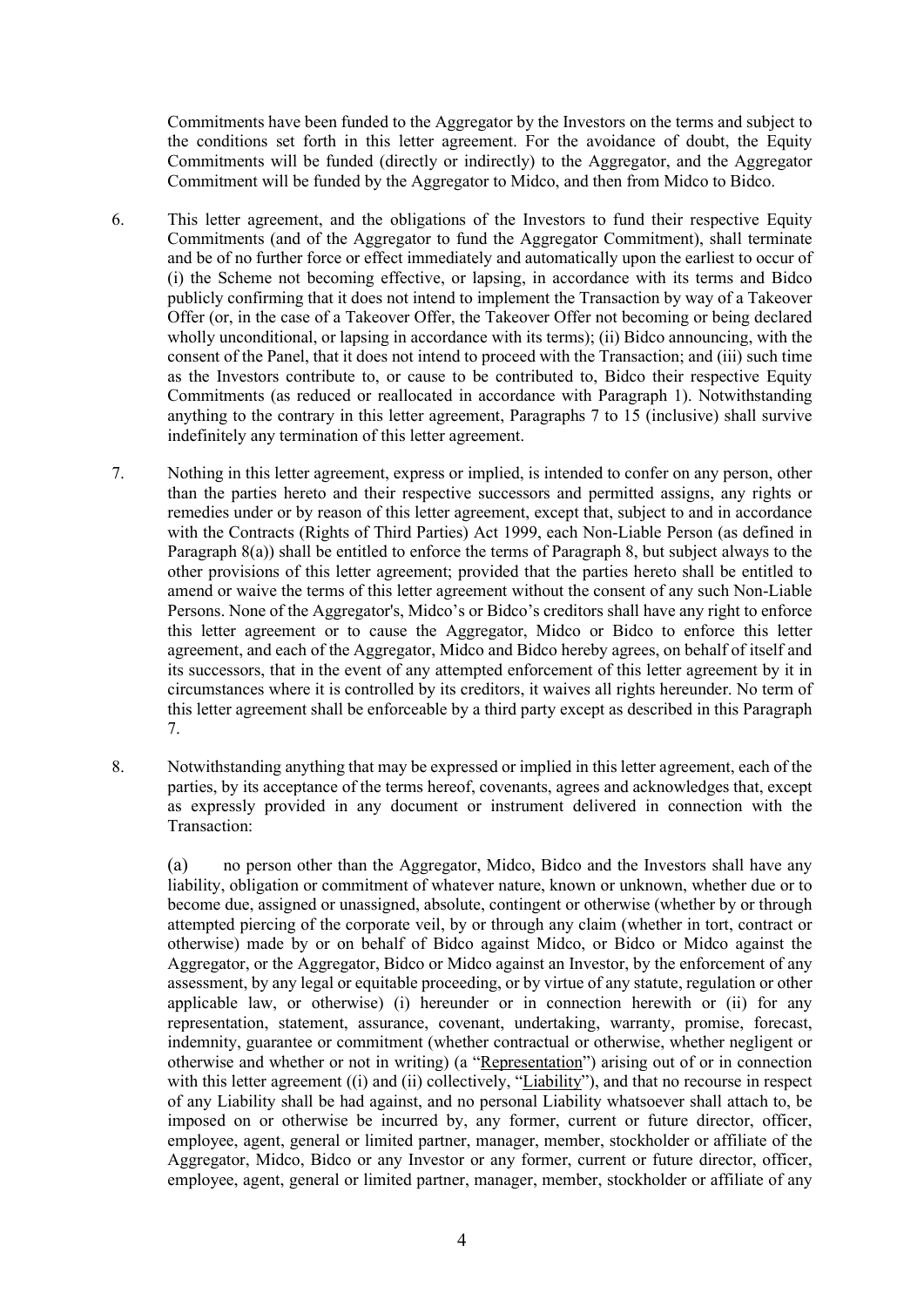of the foregoing (the "Non-Liable Persons"), and that none of the Aggregator, Midco or Bidco shall institute, and each shall cause its affiliates not to institute, any proceeding or bring any other claim (whether in tort, contract or otherwise) arising under, or in connection with, this letter agreement, or in respect of any oral representations made or alleged to be made or any documents or instruments delivered in connection herewith, against any Non-Liable Person. Nothing in this Paragraph 8 shall be deemed in any way to limit or restrict the Investors, the Aggregator or Midco from exercising any rights they may have against any of their respective Non-Liable Persons in connection with the satisfaction of any amounts payable hereunder; and

(b) it has not entered into this letter agreement in reliance on, or been induced to do so by, and will not be entitled to, and will not, bring any claims in relation to, any Representation other than as expressly set forth herein and that its only right and remedy in relation to any such Representation and otherwise in connection with this letter agreement will be for breach of the terms of this letter agreement to the exclusion of all other rights and remedies (including those in tort or arising under statute).

- 9. Neither this letter agreement nor any of the rights and benefits hereunder shall be assigned or otherwise transferred, in whole or in part, by any party hereto without the prior written consent of the other parties hereto. Notwithstanding the foregoing, each Investor may assign all or a portion of its obligation to fund its Equity Commitment to any affiliate of such Investor; provided, however, that any such assignment shall not relieve such Investor of its obligations under this letter agreement and such Investor shall continue to benefit from all of its rights under this letter agreement.
- 10. The parties hereto acknowledge and agree that each provision of this letter agreement is an essential and integral part of the entire agreement and understanding among the parties hereto in respect of the subject matter hereof. Accordingly, if any term or other provision of this letter agreement is adjudicated to be invalid or unenforceable, all of the other terms or provisions of this letter agreement shall be void.
- 11. This letter agreement constitutes the entire agreement between the parties hereto with respect to the subject matter hereof, and supersedes all prior agreements, written or oral, between them in respect thereof, including the equity commitment letter dated 17 May 2022 between the Investors, Midco and Bidco.
- 12. The obligations of the Investors under this letter agreement are several, and not joint or joint and several, obligations of each Investor.
- 13. In the event that a Takeover Offer is implemented by Bidco (with Panel consent), we confirm and agree that, subject to Paragraph 6, this letter agreement shall continue to be valid and legally binding and all references (a) to the Scheme shall, where the context permits, be read as references to the Takeover Offer; (b) to the Scheme becoming Effective shall be read as the Takeover Offer becoming or being declared unconditional in all respects; and (c) to the Scheme lapsing or being withdrawn shall be read as the closing or lapsing of the Takeover Offer.
- 14. This letter agreement and all matters arising out of or relating in any way whatsoever (whether in contract, tort or otherwise) to this letter agreement shall be governed by and construed in accordance with English law. All disputes arising out of or in connection with this letter agreement shall be finally settled under the Rules of Arbitration of the London Court of International Arbitration ("LCIA") by three arbitrators. The claimant(s) shall nominate one arbitrator to be approved by the LCIA Court in accordance with the LCIA Rules. The respondent(s) shall nominate one arbitrator to be approved by the LCIA Court in accordance with the LCIA Rules. The third arbitrator, who shall act as the chairman of the tribunal, shall be nominated by agreement of the two party-appointed arbitrators, reached in consultation with the parties, within twenty (20) days of the confirmation of the appointment of the second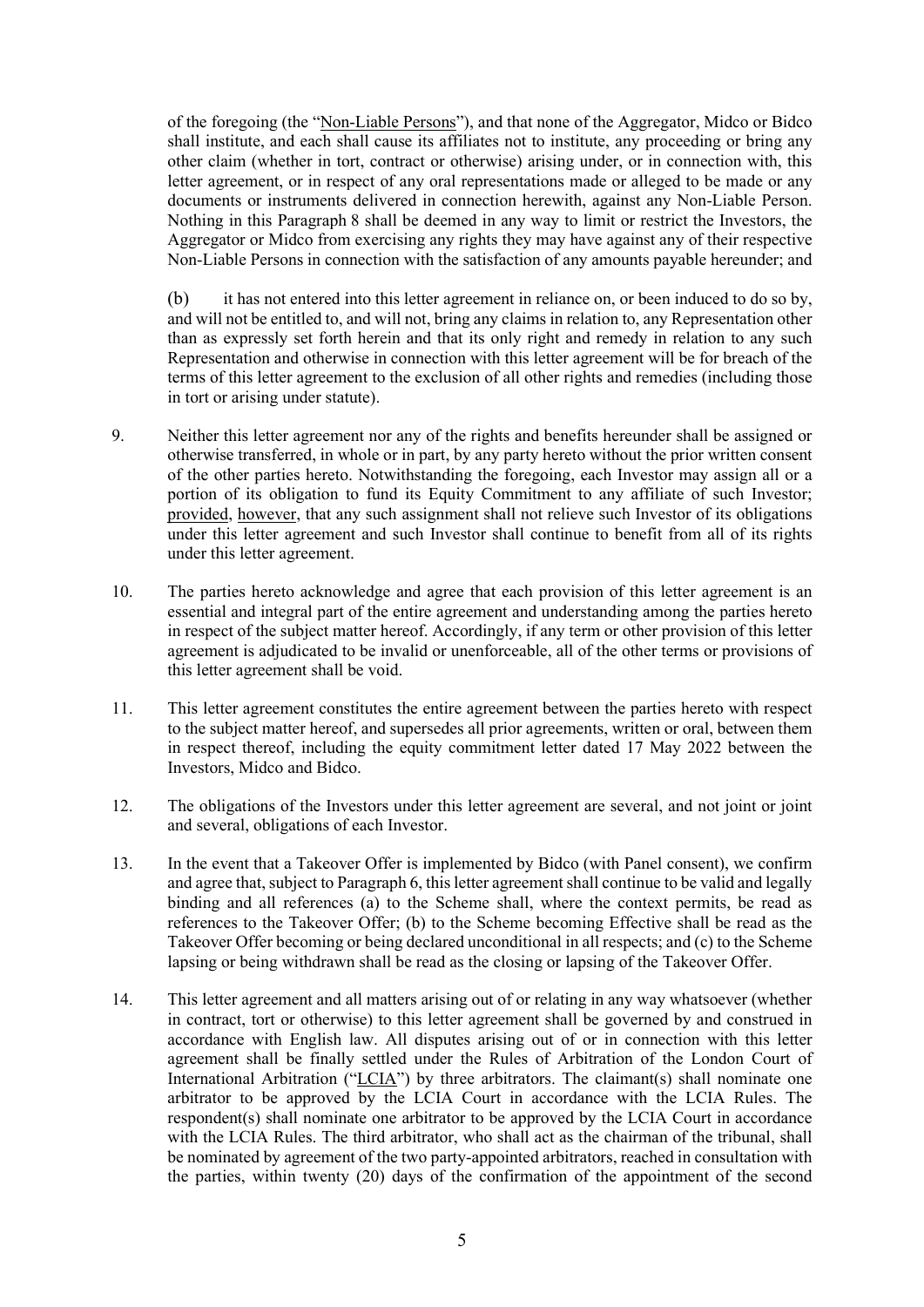arbitrator, or in default of such agreement, appointed by the LCIA Court. In the event that any party fails to nominate an arbitrator in accordance with the foregoing, then the LCIA Court shall nominate an arbitrator on behalf of the party that has failed to nominate an arbitrator. The place of arbitration shall be London, England. The language of the arbitration shall be English.

- 15. This letter agreement may be executed in counterparts.
- 16. All amounts under this letter agreement shall be delivered in full on the terms and conditions set out herein and without any set-off, counterclaim, deduction or withholding.
- 17. The parties hereto irrevocably and unconditionally waive any right to rescind or repudiate this letter agreement.
- 18. Time is of the essence for all obligations, times, dates and periods in this letter agreement.

*[Remainder of page intentionally left blank]*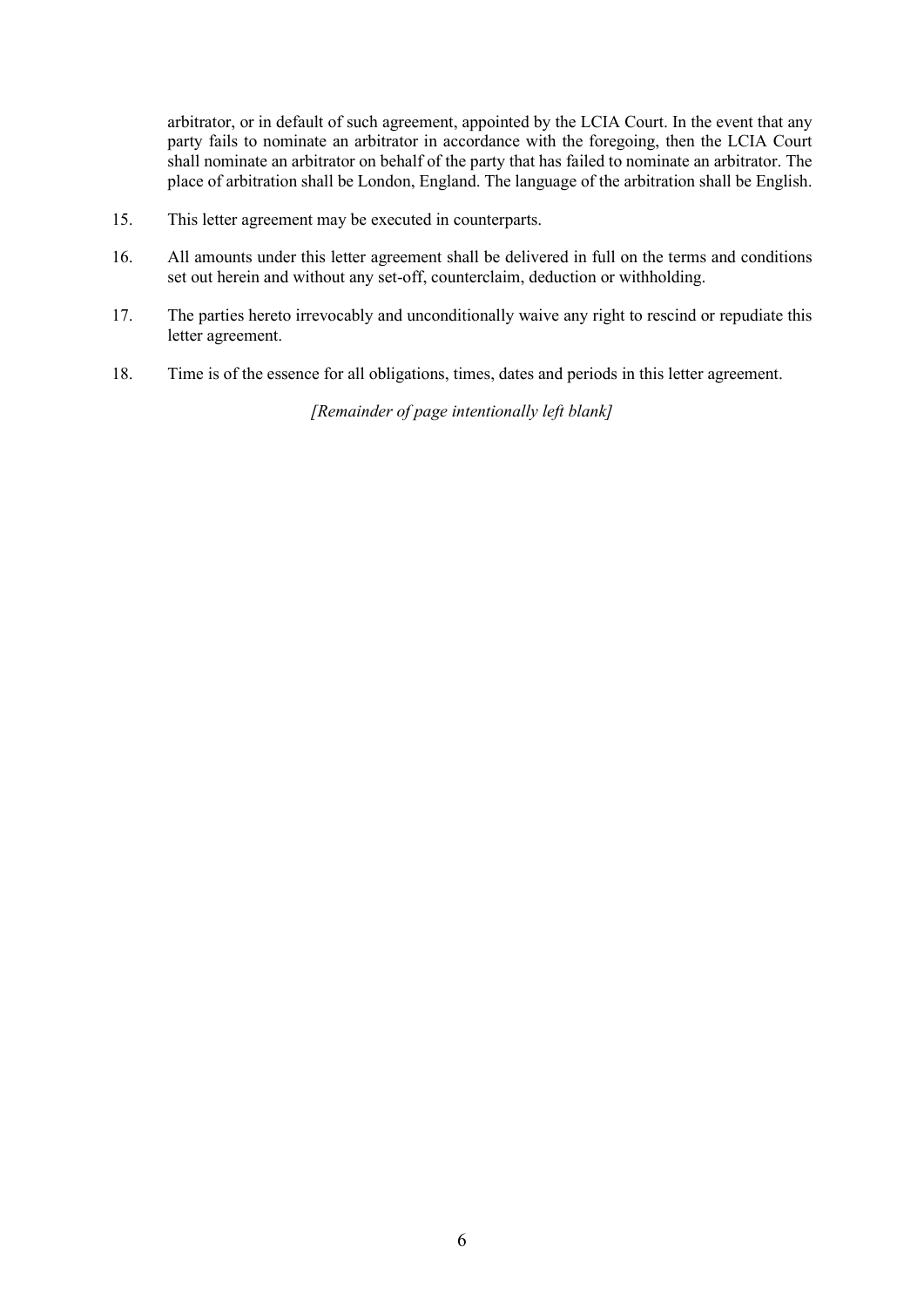Yours faithfully,

## **KKR GLOBAL INFRASTRUCTURE INVESTORS IV (USD) SCSp**

- By: KKR Associates Infrastructure IV SCSp its General Partner
- By: KKR Infrastructure IV S.à r.l., its General Partner



# **KKR GLOBAL INFRASTRUCTURE INVESTORS IV (EUR) SCSp**

- By: KKR Associates Infrastructure IV SCSp its General Partner
- By: KKR Infrastructure IV S.à r.l., its General Partner

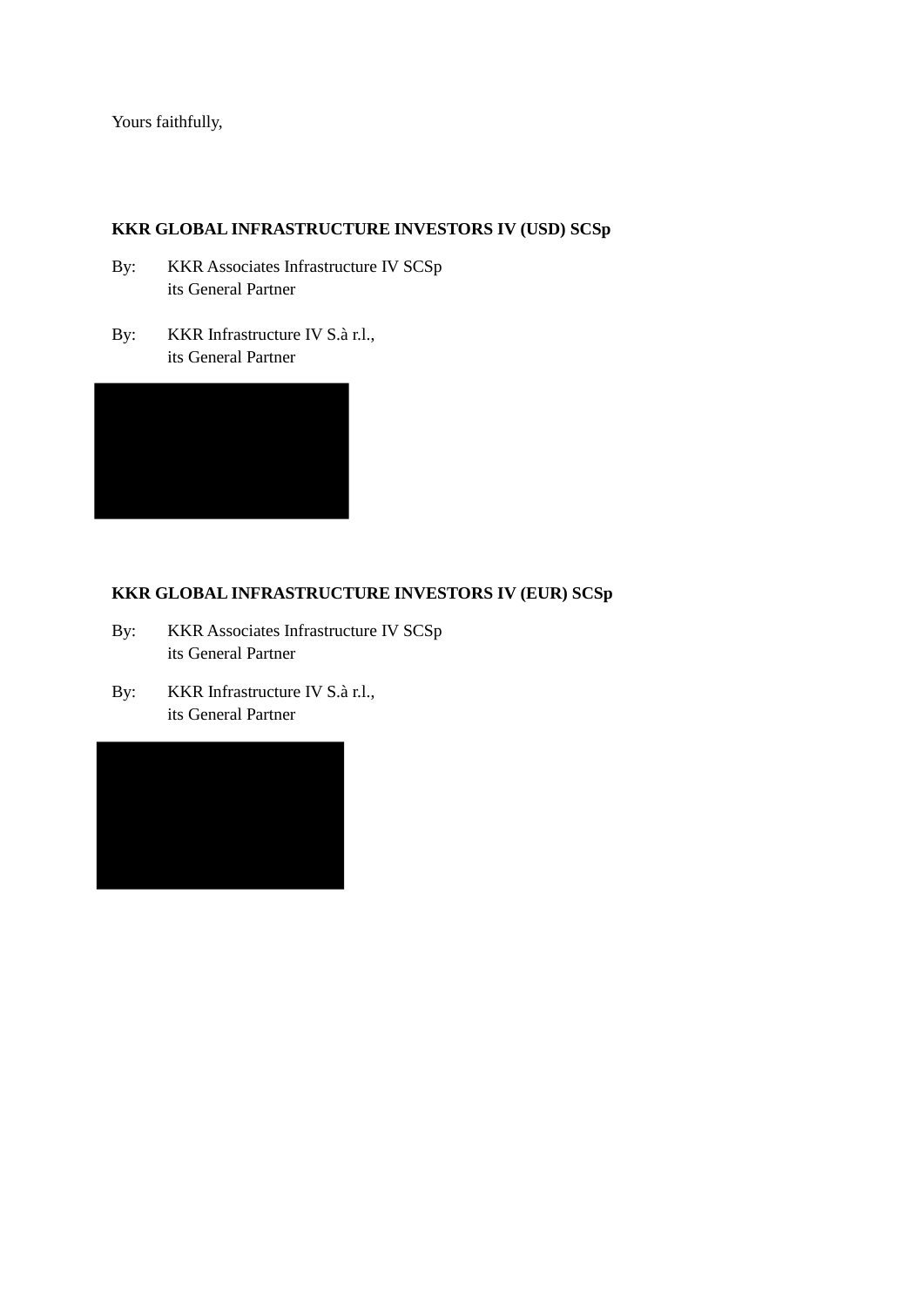KKR Cretaceous Aggregator L.P. By: KKR Cretaceous Aggregator GP LLC, its general partner

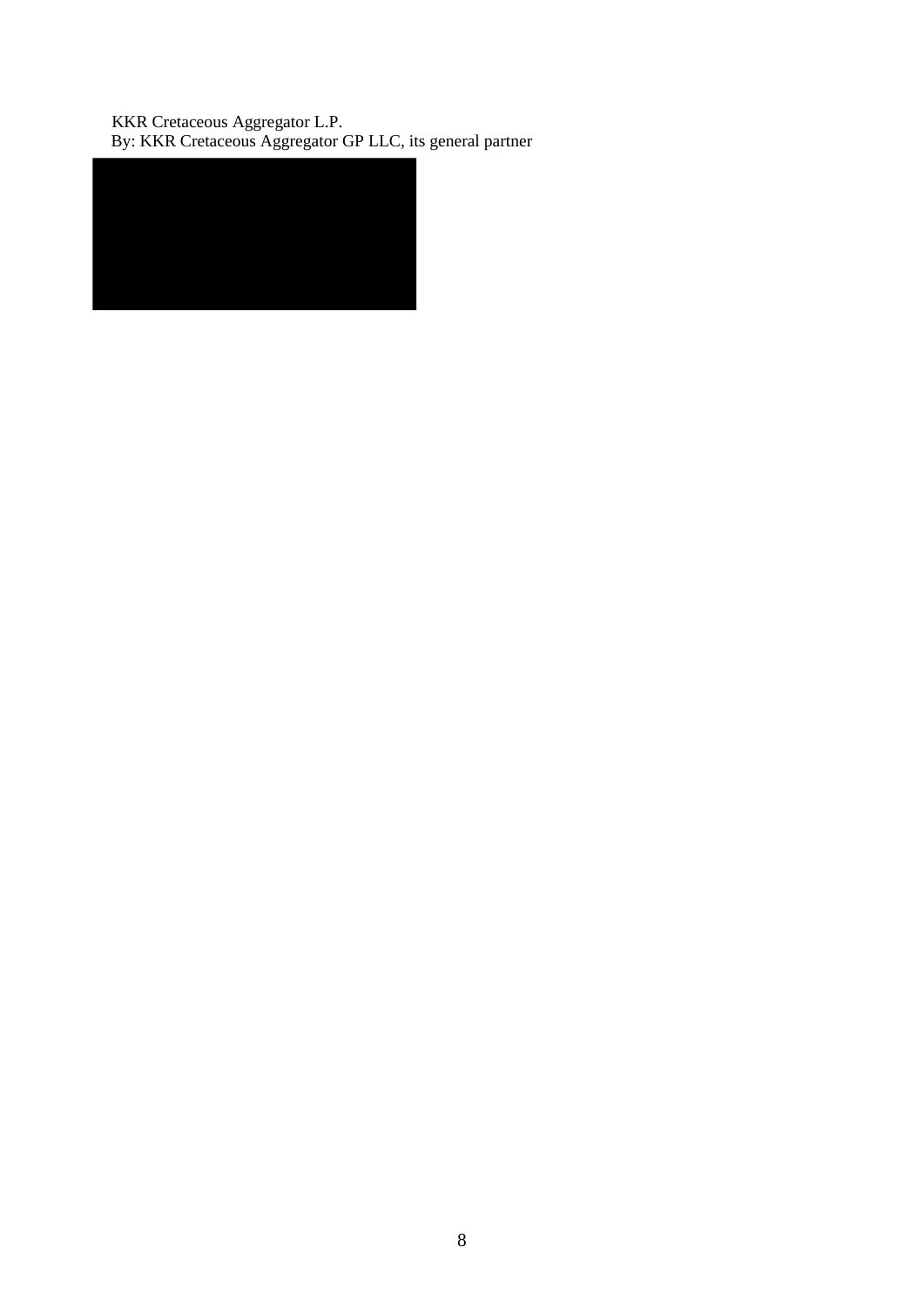### Cretaceous Midco Limited

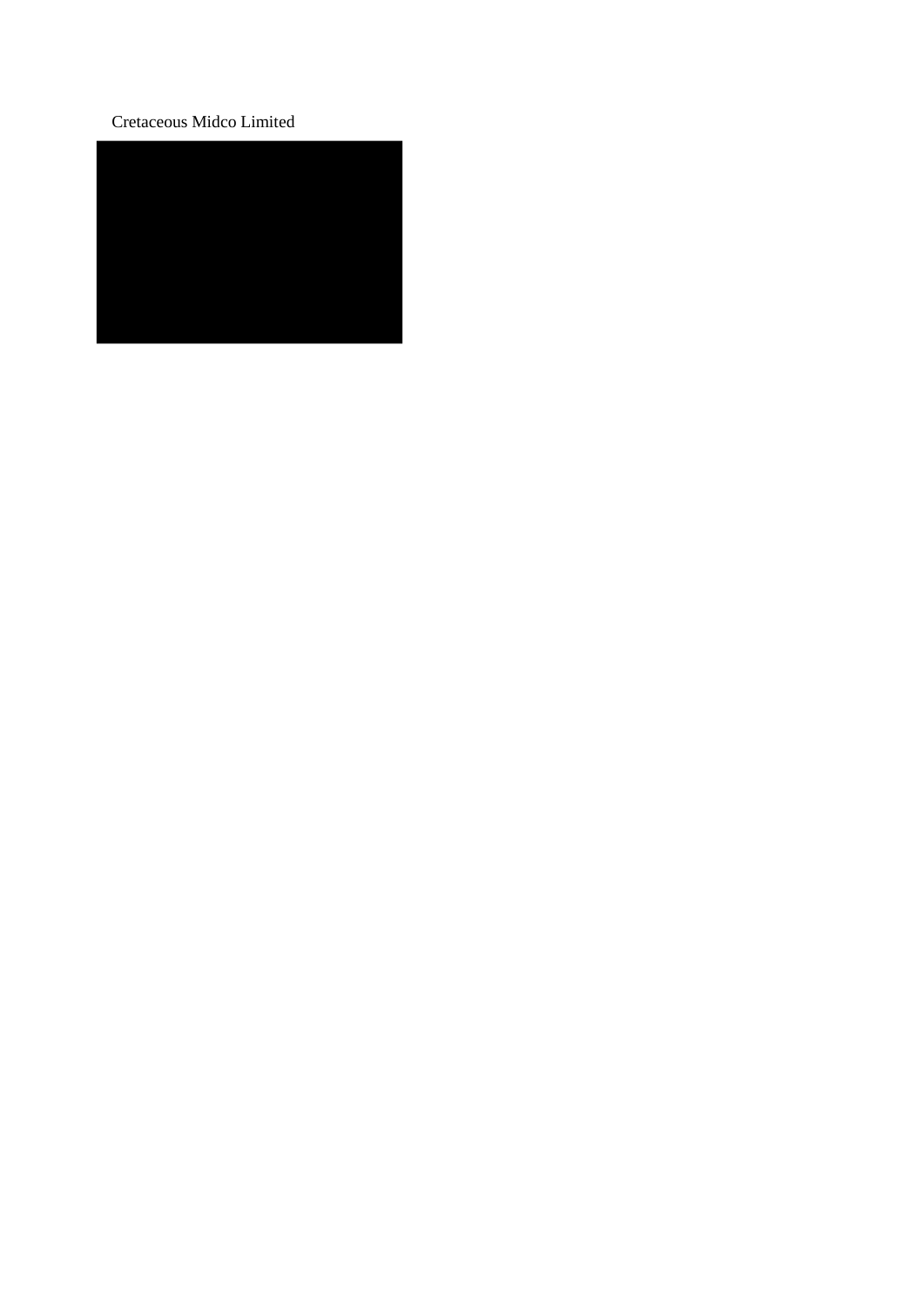Accepted and Agreed as of the date first above written:

Cretaceous Bidco Limited